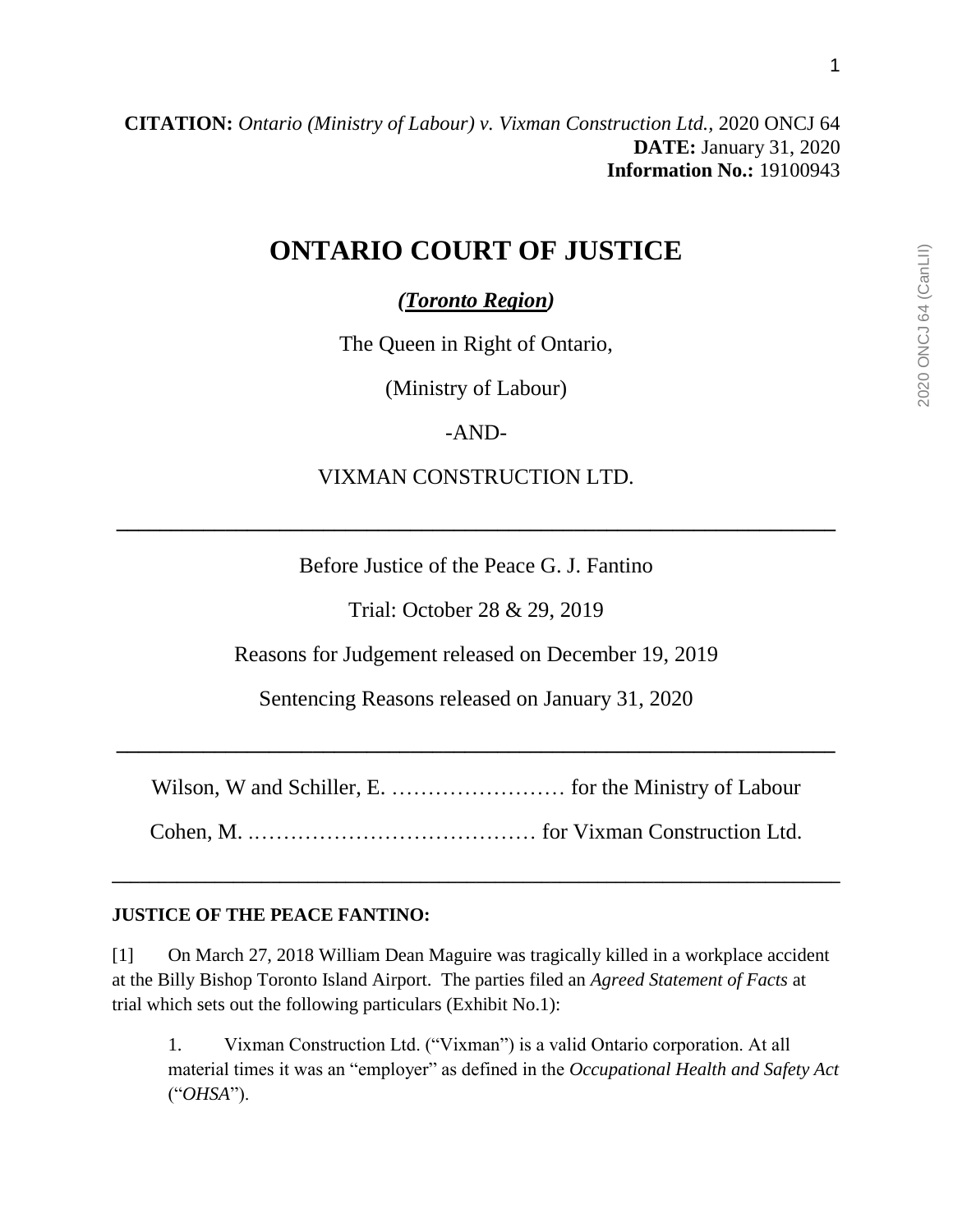2. In March of 2018, Vixman was contracted to install steel roofing over new walkways from the terminal at Billy Bishop Toronto city Airport, 2 Eireann Quay, in the City of Toronto. The work being performed was part of a "project" as defined in the *OHSA*, and so the provisions of the *Regulation for Construction Projects (O.Reg. 213/91)* were applicable.

3. PCL was the general contractor of the project and was an "employer" within the meaning of the *OHSA*.

4. Chris Bramer was the superintendent for PCL and was a "supervisor" within the meaning of the *OHSA*.

5. Vixman employed Dean Maguire and Brad Chapin. Both were "workers" as defined in the *OHSA*. Mr. Chapin was also a "supervisor" as defined in the *OHSA*. Brad Chapin was the Vixman supervisor for this job and was paid for that role.

6. Mr. Maguire and Mr. Chapin began work at the site on March 26, 2018.

7. Both workers continued their work on March 27, 2018. At approximately 10:00 am, Mr. Maguire fell from the work surface which was approximately 3.6 metres above the ground. He died from blunt impact trauma to his head.

[2] At trial, the Crown conceded that the self-retracting lifeline (hereinafter referred to as SRL) manufactured by Norguard Fall Protection Equipment and personally issued by Vixman to Mr. Maguire was found to be in proper functioning working order as intended for use and free from any technical malfunctions or maintenance flaws. While the Crown takes no issue with the deployment of SRL equipment for the scope of work being undertaken, the Crown alleges that the work process was badly flawed. Specifically, the configuration of SRL use in conjunction with irregularities associated with the SRL anchoring position itself form the basis of the charges before the Court.

## **FINDINGS OF FACT AT TRIAL**

[3] A Notice of Project was duly filed with the Ministry of Labour which identifies PCL as the lead general contractor. Vixman was subcontracted by a structural steel company to install metal decking over new passenger walkways extending from the main terminal building. Vixman successfully completed a segment of this work referred to as phase one at Billy Bishop on the east side of the airport on earlier dates which involved a different work crew. It was determined that the prior work crew used a "trap door method" for anchoring at foot level when working on other passenger gates (Exhibit No. 3 / Tab C, Photograph Nos. 53-71).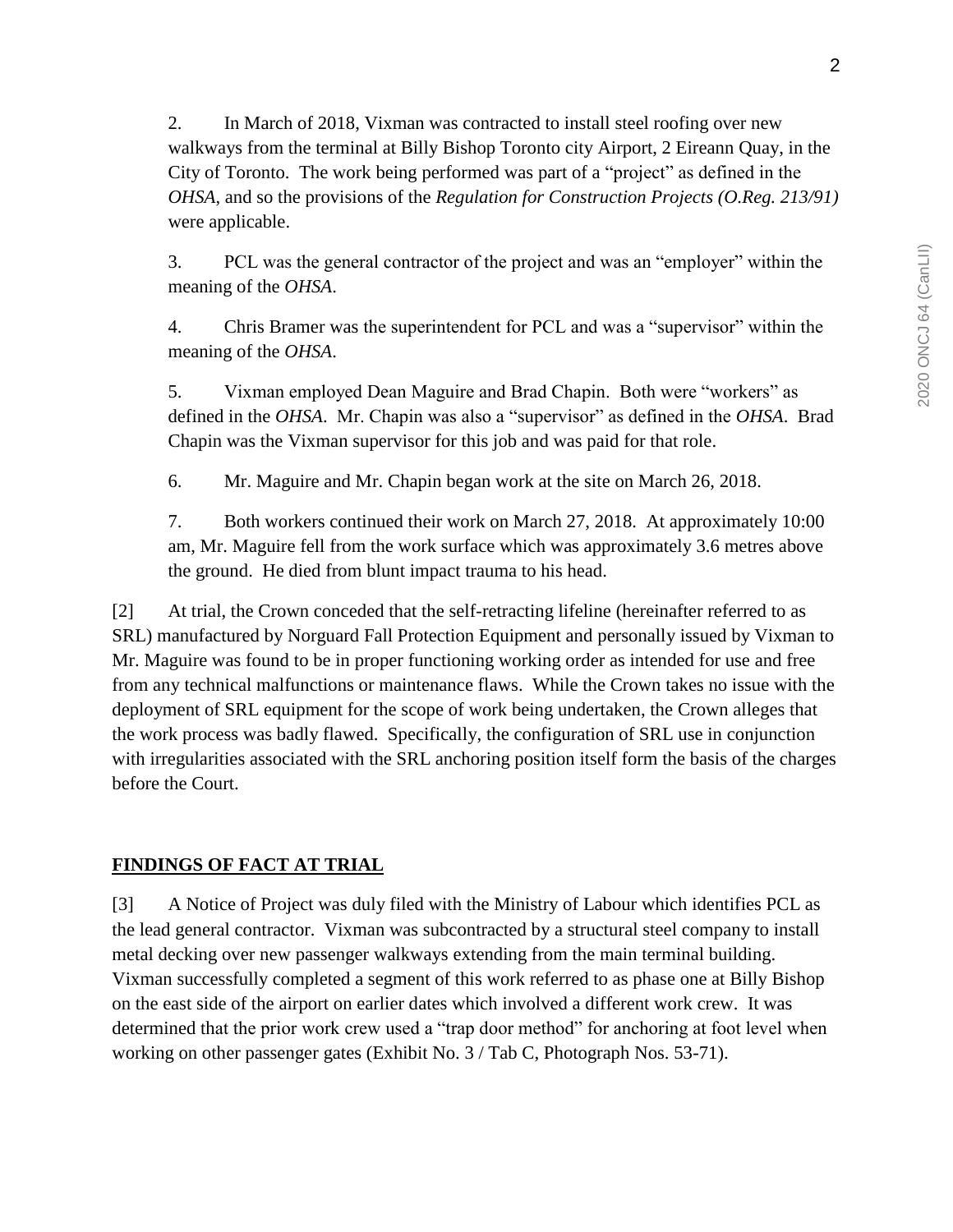[4] Brad Chapin and Dean Maguire arrived on the job site for the first time on March 26, 2018 accompanied by Vixman's Construction Manager, Mr. Wayne Roskam. Mr. Chapin was also the supervisor or foreman for the project and Mr. Maguire was a worker and health and safety representative for Vixman.

[5] Shop drawings for the project were provided to Mr. Chapin.

[6] It was established that Mr. Chapin and Mr. Maguire are the workers depicted in the video excerpts obtained directly from the airport security office with the assistance of the Toronto Police Service from March 26, 2018 and March 27, 2018 (Exhibit No. 4). Mr. Chapin is wearing green coloured clothing and Mr. Maguire is wearing orange coloured clothing.

[7] Mr. Roskam did not at any point in time observe Mr. Chapin and Mr. Maguire performing their assigned work duties.

[8] Mr. Maguire at the time of his death was properly wearing a safety helmet, a five-point harness around his legs, torso and shoulders which was attached by a carabiner clip to a D-Ring, fastened to a three-foot shock absorbing lanyard which was ultimately connected to a SRL block and wire rope sling.

[9] The SRL operates much like a seatbelt in a motor vehicle to allow unrestricted travel when pulled slowly and smoothly to a prescribed range but will lock when a sharp or abrupt motion is detected thereby preventing a further fall when an initial fall has been detected.

[10] Mr. Chapin and Mr. Maguire were working on gate three at the time of the incident and the structure was open and exposed with no guarding approximately 3.6 metres high and 8 feet wide. Mr. Chapin referred to this job as atypical to other projects because the structure was much lower and narrower. Mr. Roskam informed the court that Vixman's workers are usually exposed to heights from twenty five feet and even higher.

[11] The SRL device being used by Mr. Maguire was "leading edge approved" and bore the lettering "LE" confirming this application for use which for all intents and purposes is designed to arrest a fall in the event a worker goes past the edge. A leading edge is simply described as an exposed edge or opening on a roof, balcony or deck structure without any guardrail protection.

[12] The structure was essentially open to the ground below and the workers were installing the metal deck roof consisting of corrugated steel in segments. Leading edge gaps were present between various sections including to the sides, to the front and to the rear of the workers.

[13] To function properly and ensure worker safety, the SRL must be anchored to a fixed support. Multiple SRL blocks (as many as three units) were being used by the work crew and at least two of the SRL blocks including the SRL which was connected to Mr. Maguire were determined to be choked incorrectly around a steel vertical column. These deficiencies were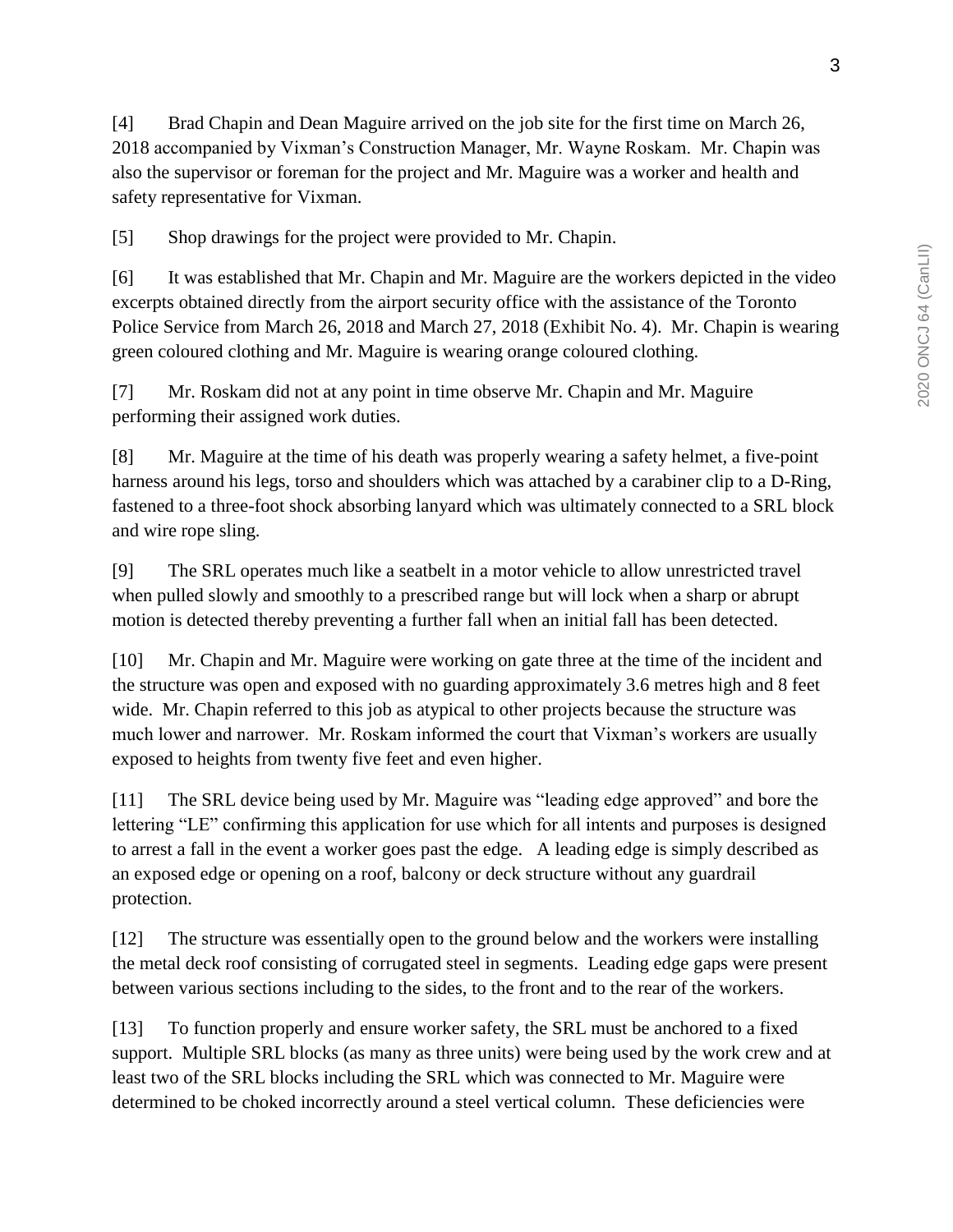observed in the airport security video played at trial with corroboration from three witnesses; Mathew Neundorf, Ministry of Labour Inspector, Mr. Chapin, Vixman's foreman and Mr. Brisco, Vixman's President and Owner at the time.

[14] Mr. Chapin and Mr. Maguire were not untied at any point and were working collaboratively to progress along the top of the structure. Mr. Chapin assisted Mr. Maguire to transfer from one SRL block to another. Mr. Maguire used the wire rope sling situated within the SRL casement to choke the device around a vertical column with Mr. Chapin standing immediately beside him. Both workers incorrectly fastened their SRL's around vertical columns.

[15] Similar irregularities with regard to SRL anchoring were evident on the day prior to the accident and also captured on airport security video.

[16] *Norguard's Instruction Manual* (Exhibit No. 2 / Tab 9) explicitly details several critical requirements for the safe use and operation of a SRL:

*A. The analysis of the workplace must anticipate where workers will be performing their duties, the routes they will take to reach their work, and the potential and existing fall hazards they may be exposed to. (pg.3)* 

*B. Fall Clearance Limitations: There must be sufficient clearance below the anchorage connector to arrest a fall before the user strikes the ground or obstruction. When calculating fall clearance, account for a MINIMUM 3' safety factor, deceleration distance, user height, length of lanyard/SRL, and all other applicable factors. (sample fall clearance calculation diagram pg.6)*

*C. Prior to use, a Competent Person MUST calculate adequate fall clearance (see pg.6) (pg.11)*

*Competent Person is defined as "A highly trained and experienced person who is ASSIGNED BY THE EMPLOYER to be responsible for all elements of a fall safety program, including, but not limited to, its regulation, management, and application." (pg.2)* 

*D. NEVER work on the far side of an opening that is opposite the LE SRL anchorage point. (pg.11)*

The stated purpose of Vixman's Safe Work Practices - Working at Heights document (Exhibit #2, Crown Book of Documents at Tab #14, page not numbered) is to provide:

*"… employees with Vixman's policy and set of guidelines or "Do's and Don'ts" that have been developed to mitigate hazards associated with working at heights."*

[17] A standard operating procedure or protocol for "Calculating Fall Clearances" within the same text reads: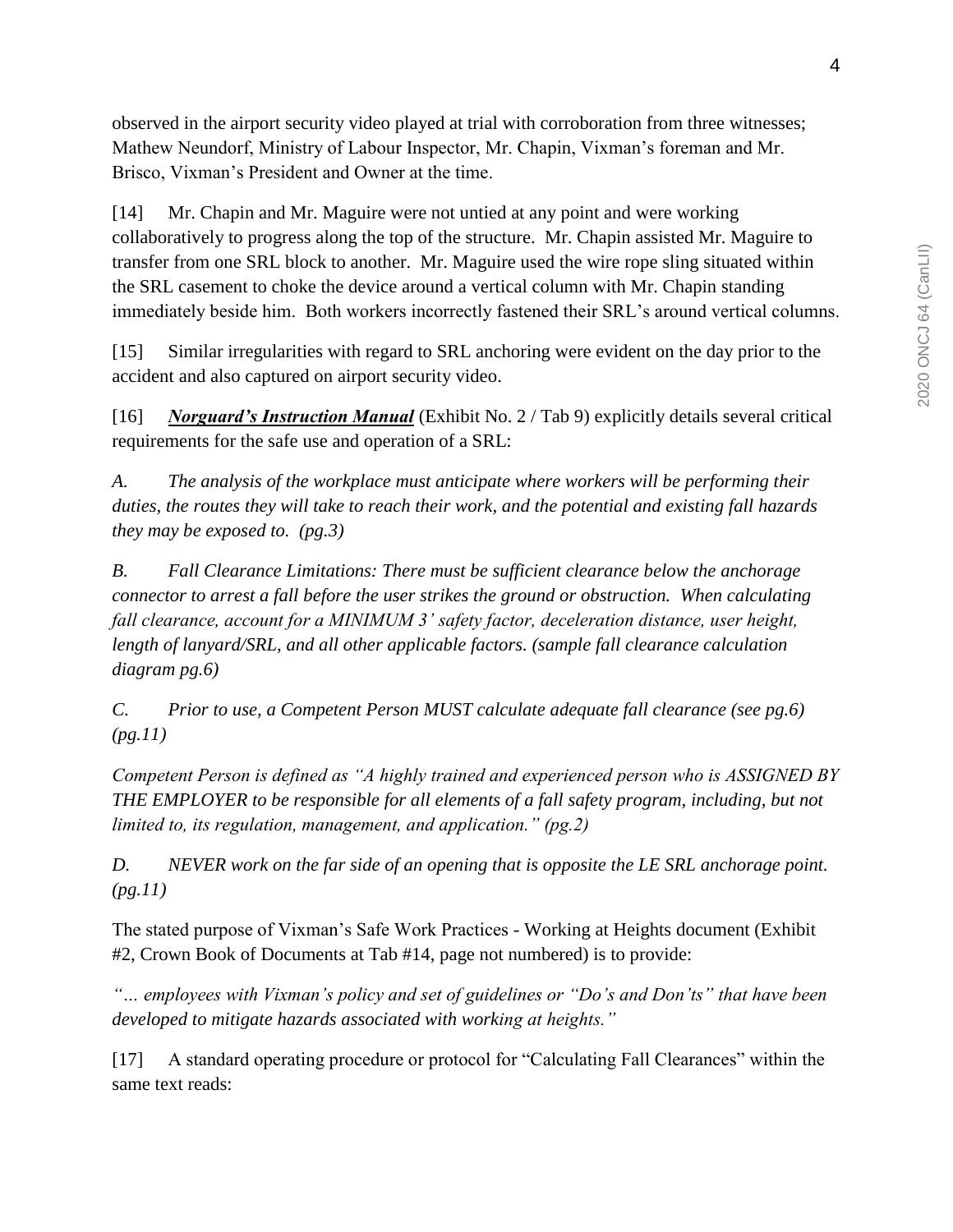*Fall clearances must be calculated prior to job start up using shop drawings for the project.*

*Calculated fall clearances shall be provided to the foreman and crew.* 

[18] All witnesses were consistent in their testimony which corroborates the finding that fall clearances were not calculated prior to job start despite the existence of shop drawings which were furnished to Mr. Chapin.

[19] The video evidence which captures the moments leading up to the accident supports the conclusion that Mr. Maguire was working at a significant distance away from the SRL block at the time of his fall (estimated by Mr. Neundorf to be approximately six metres) and that he was working on the far side of a fairly significant opening. Both of these deficiencies are in direct contravention of Norguard's operating instructions and Vixman's safety policies. There is uncontroverted evidence that Mr. Maguire, despite working on a roof structure only eleven feet, six inches (11.6) above the ground, extended his SRL well beyond twelve (12) feet which would have offered no fall protection whatsoever.

#### **CONVICTIONS REGISTERED**

[20] On December 19, 2019 following a two day trial, the defendant corporation, Vixman Construction Ltd. was convicted of the following regulatory offences under *section 25(1)(c) of the Occupational Health and Safety Act, R.S.O. 1990, c.O.1 as amended and corresponding Ontario Regulation 213/91 for Construction Projects, Revised Statutes* (hereinafter referred to the *OHSA* and/or *Act*) with *"failing as an employer to ensure that the measures and procedures prescribed are carried out in the workplace".*

#### **Count No.1 :** *O. Reg. 213/91, s.26.6(2)*

*The fall arrest system shall be attached to a lifeline or by the lanyard to an independent fixed support that meets the requirements of section 26.7.*

#### **Count No. 2 :** *O. Reg. 213/91, s.26.6(3)*

*The fall arrest system shall be arranged so that a worker cannot hit the ground or an object or below the work.*

#### **SENTENCING SUBMISSIONS**

[21] At sentencing the parties presented me with a joint submission for the imposition of a \$125,000 fine against the corporation supplemented by the 25% Victim Fine Surcharge. The Crown filed a Book of Authorities on Sentencing (Exhibit No. 11) consisting of the following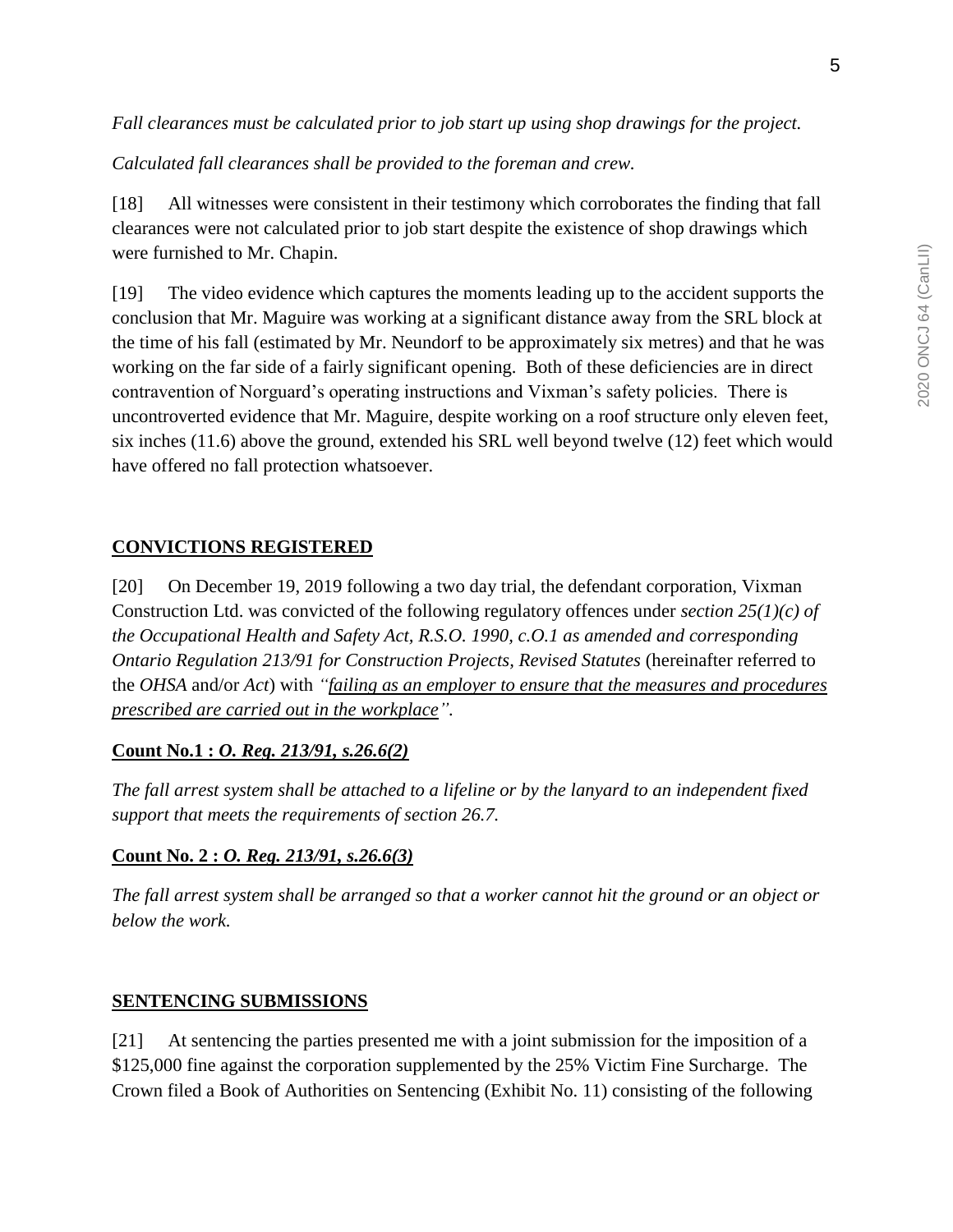cases in support of the fine amount which stand for the proposition that fines are typically used to enforce regulatory matters for which the primary determinant of the amount is general and specific deterrence:

#### *R. v. Cotton Felts (OCA 1982) O.J. No. 178*

#### *R. v. Inco Ltd. (OCA 2000) O.J. No. 1868*

[22] For nearly four decades, the bedrock decision, *R. v. Cotton Felts, supra,* has stood as the pre-eminent authority setting out the goals and principles of sentencing in regulatory offences and the factors to be considered when imposing sentence. The Court of Appeal of Ontario held as follows at para.19:

*The Occupational Health and Safety Act is part of a large family of statutes creating*  what are known as public welfare offences. The Act has a proud place in this group of *statutes because its progenitors, the Factory Acts, were among the first modern public welfare statutes designed to establish standards of health and safety in the work place. Examples of this type of statute are legion and cover all facets of life ranging from safety and consumer protection to ecological conservation. In our complex interdependent modern society such regulatory statutes are accepted as essential in the public interest. They ensure standards of conduct, performance and reliability by various economic groups and make life tolerable for all. To a very large extent the enforcement of such statutes is achieved by fines imposed on offending corporations. The amount of the fine will be determined by a complex of considerations, including the size of the company involved, the scope of the economic activity in issue, the extent of actual and potential harm to the public, and the maximum penalty prescribed by statute. Above all, the amount of the fine will be determined by the need to enforce regulatory standards by deterrence: see R. v. Ford Motor Company of Canada Limited (1979), 49 C.C.C. (2d) 1 (Ont. C.A.), per MacKinnon A.C.J.O at p. 26; Nadin-Davis, Sentencing in Canada, p. 368 and cases therein cited.* 

[23] The core objectives of sentencing that apply to all offences include deterrence, rehabilitation and the protection of the public.

#### *General Deterrence:*

[24] General deterrence involves deterring the public generally from committing the offence. It is the most important sentencing goal for most regulatory offences: *R. v. Cotton Felts Ltd., supra,; R. v. Bata Industries Ltd., [1992] O.J. No. 667 (Ont. Prov. Div.)*.

[25] Ultimately, "Without being harsh the fine must be substantial enough to warn others that the offence will not be tolerated. It must not appear to be a mere license fee for illegal activity": *R. v. Cotton Felts Ltd., supra.*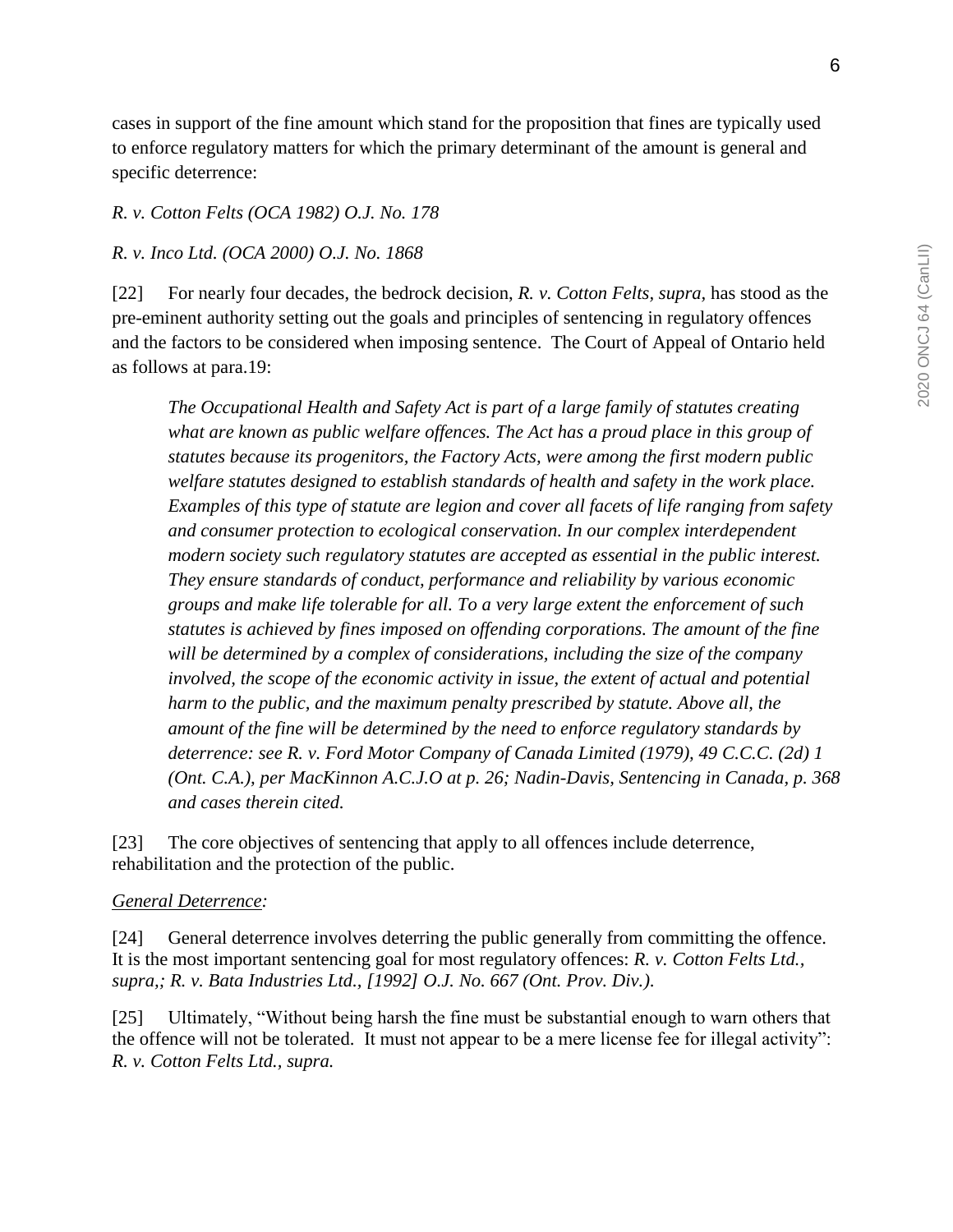[26] The paramount importance of deterrence in *OHSA* cases has been re-enforced in numerous decisions incl. *R. v. Inco Ltd., supra, para. 5:*

*Any error in sentencing principle in this case was on the part of the summary conviction appeal court judge. By listing deterrence as but one of 12 factors he considered in his reasons for reducing the sentences, Poupore, J., diluted its importance.*

[27] General deterrence and denunciation are the most important factors in determining a sentence in a case of dangerous driving causing bodily harm. Other, like-minded people need to know that irresponsible use of a motor vehicle on our highways will not be countenanced: *R. v. Rawn, 2012 ONCA 487, [2012] O.J. No. 3096 (Ont. C.A.)*.

[28] A fit and appropriate sentence can only denounce conduct and deter others to the extent that it is punitive and punishment is therefore the key essence of general deterrence. A fine imposed on a corporate regulatory offender should meaningfully take into account the size and economic activity of the corporation.

#### *Rehabilitation:*

[29] Rehabilitation of the offender has historically been assigned less weight with regulatory offences than criminal offences however, it is widely acknowledged that the prevention of similar unlawful conduct and mitigation of future harm can contribute to the rehabilitation of the offender.

#### *Protection of the Public:*

[30] Protection of the public is an important consideration for offences where public safety is an issue, such as careless driving and occupational health and safety offences.

[31] The purpose of public welfare or regulatory offences must be considered when imposing sentences under regulatory statutes. Regulatory offences are not criminal offences. Activity is not prohibited by regulatory offences because it is inherently wrong. The activity is regulated because, if left unregulated, it would result in danger to the public. These offences serve to protect the public from potentially harmful conduct by ensuring the safety of the food we eat, our work environment and the vehicles that transport us: *R. v. Wholesale Travel Group Inc. (1991), 67 C.C.C. (3d) 193 (S.C.C.)*.

## **WHAT CONSTITUTES AN APPROPRIATE SENTENCE?**

[32] The determination of a fit and appropriate sentence for a corporate offender is fraught with many contradictions which invariably presents several unique challenges for the court. This inherent friction or tension in the law arises from the absence of clearly enunciated sentencing guidelines in the *Provincial Offences Act* which is in stark contrast to the *Criminal Code of Canada* which contains a declaration of purpose and identifies key sentencing principles applicable to criminal prosecutions.

[33] Sentencing in a criminal prosecution is quite different from sentencing for a regulatory offence. The criminal law is largely preoccupied with the moral blameworthiness of the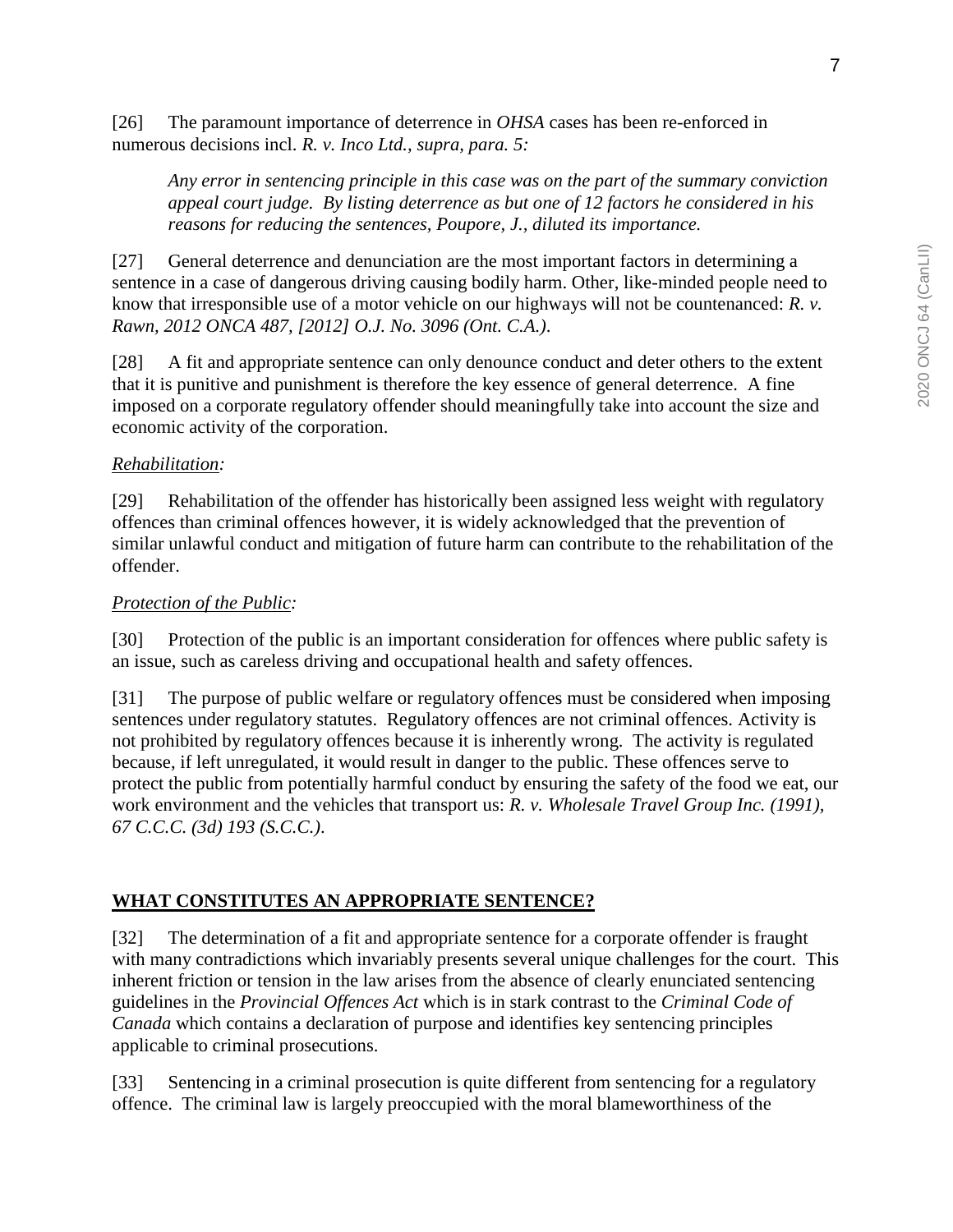accused's conduct whereas in regulatory matters, the court is mainly concerned with the results of the defendant's conduct. Fundamentally, the statutory provisions governing the sentencing of corporations and organizations be they for profit or not-for-profit has been described as a "*patchwork quilt*" of common law principles and concepts that is badly in need of reform.

[34] As Justice Libman observes in *The Regulatory Cycle and its Role in Shaping Purposes and Principles of Sentencing for Regulatory Offences* (2012), 59 C.L.Q. 126 at pp. 126-27:

*It is up to each court, in each case, to assess the circumstances of the offence, and the offender, and to impose a sentence that best reflects the mélange of principles of traditional sentencing theory, including denunciation, deterrence, protection of the public, rehabilitation, reparations, and promoting a sense of responsibility in offenders along with an acknowledgement of the harm done to victims and the community, all in juxtaposition to public welfare or regulatory offences.*

[35] A reasonable sentence for a corporate defendant must reflect the circumstances surrounding the unlawful conduct and the unique circumstances of the offender, particularly the scope of the organization's economic activity; the larger the corporation the higher the fine. Every case will have aggravating and mitigating factors. The tragic consequence of the offence that resulted in the death of Mr. Maguire is the single most aggravating factor in this case which is deserving of the most weight for a substantial monetary penalty. Despite his supervisory role at the job site, Mr. Chapin also faced similar potential harm from the fall hazard. Pursuant to Crown submissions, Vixman has no prior record for safety violations and it stands to reason that an accident or innocent mistake resulting from carelessness or inadvertence is less severe than a circumstance where willful neglect or deliberate violations are found to have contributed to death or serious injury. There was no suggestion that Vixman was not diligent in attempting to comply with the *OHSA* or failed to cooperate fully with the Ministry of Labour investigation. I also find that the personal appearance of Mr. Daryl Brisco in his official capacity as the former President of the corporation in conjunction with his very candid and sincere testimony, rather than merely dispatching lesser officials is an indication of genuine remorse.

[36] With the exception of four cases (three of which are over ten years old) that are highlighted in the Sentencing Book of Authorities, the Crown did not rely on any rational comparison of fines imposed in other cases following a trial where a fatality occurred and I was also troubled by the sparse details furnished by the defence concerning the size and scope of Vixman's economic activity. No financial statements were filed or even a profit and loss statement. In the absence of any information to the contrary however, I accept that the corporation is a small to medium privately held enterprise with \$10 million in gross annual revenues with approximately 20-30 full time employees and an annual health and safety budget in the range of \$30,000 to \$40,000. There is no evidence to suggest that the corporation is feigning to be poor rather than be open with the court about its financial situation or has a history of concealing assets to avoid paying fines. The Crown undoubtedly has access to Vixman's *WSIB* payroll filings and I would expect that if a glaring anomaly existed concerning any of these representations that the submissions with respect to penalty would have been vehemently contested.

[37] *Profiting From Risk Management and Compliance* (formerly *Regulatory and Corporate Liability: From Due Diligence to Risk Management*) co-authored by The Honourable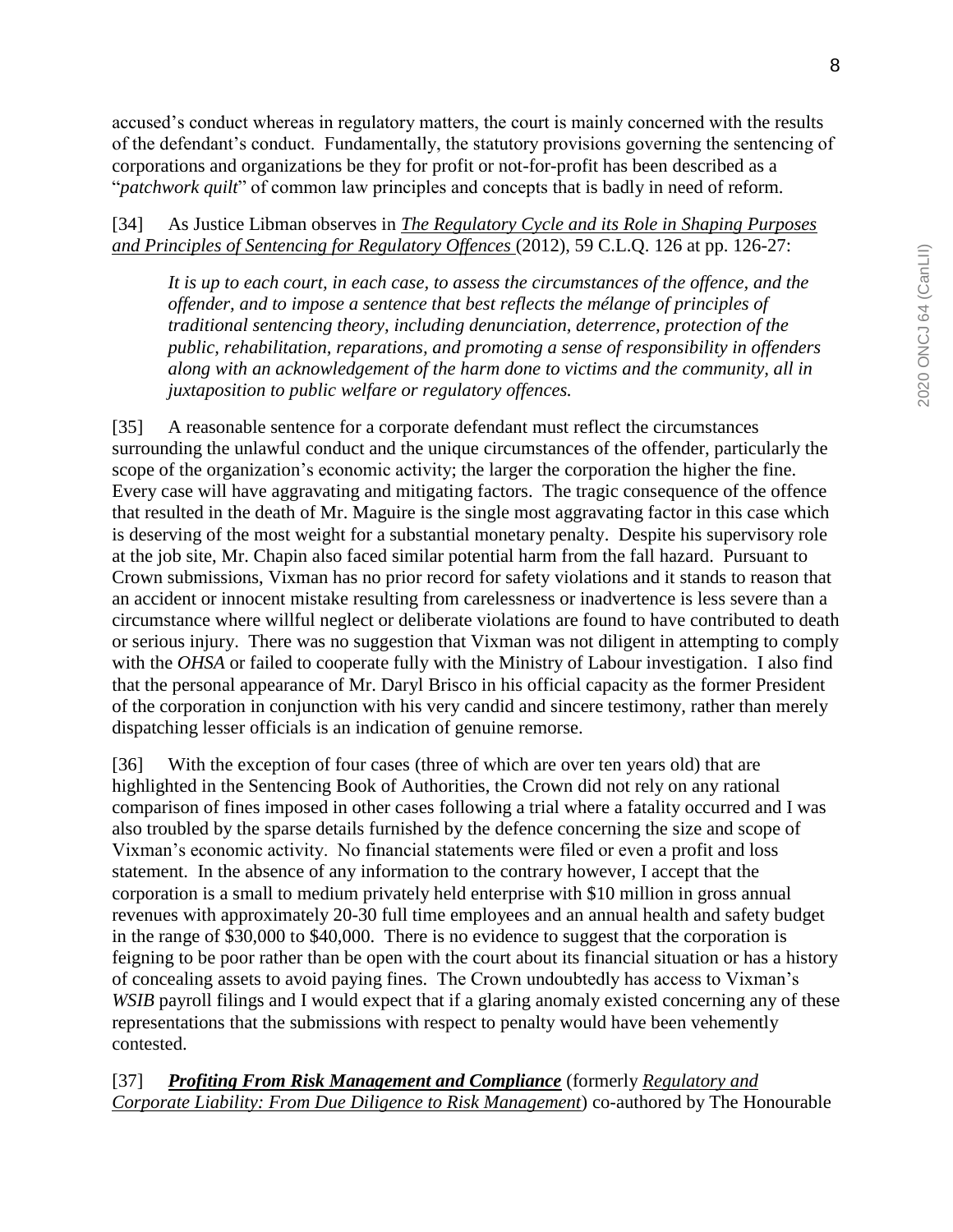Justice Archibald of the Superior Court of Justice of Ontario and Kenneth Jull is a leading text on regulatory law. At pages 12-1 and 12-2, the learned authors present a thought provoking notion which in my view represents a substantial change from traditional legal reasoning when evaluating the sentencing possibilities for corporate offenders:

*The regulatory standards set by the legislature may be undermined or over-enforced by the courts at the sentencing stage, if the risk calculations are not performed correctly. For example, if the court assesses a fine that is too low, this will arguably have the effect of undercutting the risk assessment done by the legislature in creating the violation. To some defendants, it may be simply worth the price of the fine to engage in the activity. Alternatively, setting the fine too high may over-deter.*

*In our view, the courts should start with a restorative and remedial remedies first, and then progress to the notion of deterrence. This is not to suggest that one principle trump the other, only that the focus should be on restorative solutions first. This approach avoids some of the mathematical and moral problems inherent in assessing the appropriate monetary value of fines.*

## **ANALYSIS OF SENTENCING TOOLS AND OPTIONS**

[38] It is of critical importance to highlight that *s.66* of the *OHSA* sets forth the penalty provisions of the Act which stipulates that a defendant can be sentenced to a maximum fine of \$1,500,000 for a corporation (\$1,000,000 for an individual), to imprisonment for a term not to exceed 12-months or to both.

[39] Furthermore, it is settled case law that probation is a consideration for any regulatory offence where the proceedings are commenced by information even in circumstances where the named defendant is a corporation. While the legal pre-requisites and jurisdiction exists to impose a probation order, the duration of such an order and any accompanying terms must not be random, arbitrary or capricious but rather, rationally connected to the offence. Accordingly, the fashioning of a probation order is not automatic but rather discretionary and must not represent an additional punishment exceeding the proper scope of probation.

[40] In addition to the statutory conditions of the order, *s.72.(3)* of the *POA* empowers the court to prescribe as a condition in a probation order:

*(c) where the conviction is an offence punishable by imprisonment, such other conditions relating to the circumstances of the offence and of the defendant that contributed to the commission of the offence as the court considers appropriate to prevent similar unlawful conduct or to contribute to the rehabilitation of the defendant.*

[41] *s.72(3)(c)* poses several difficulties because the permissible conditions under this paragraph are not specified. The language employed in this section is often referred to as a "catch all" or "basket clause" which speaks to wide ranging, broad, unspecified conditions which may be included as an integral component of a probation order.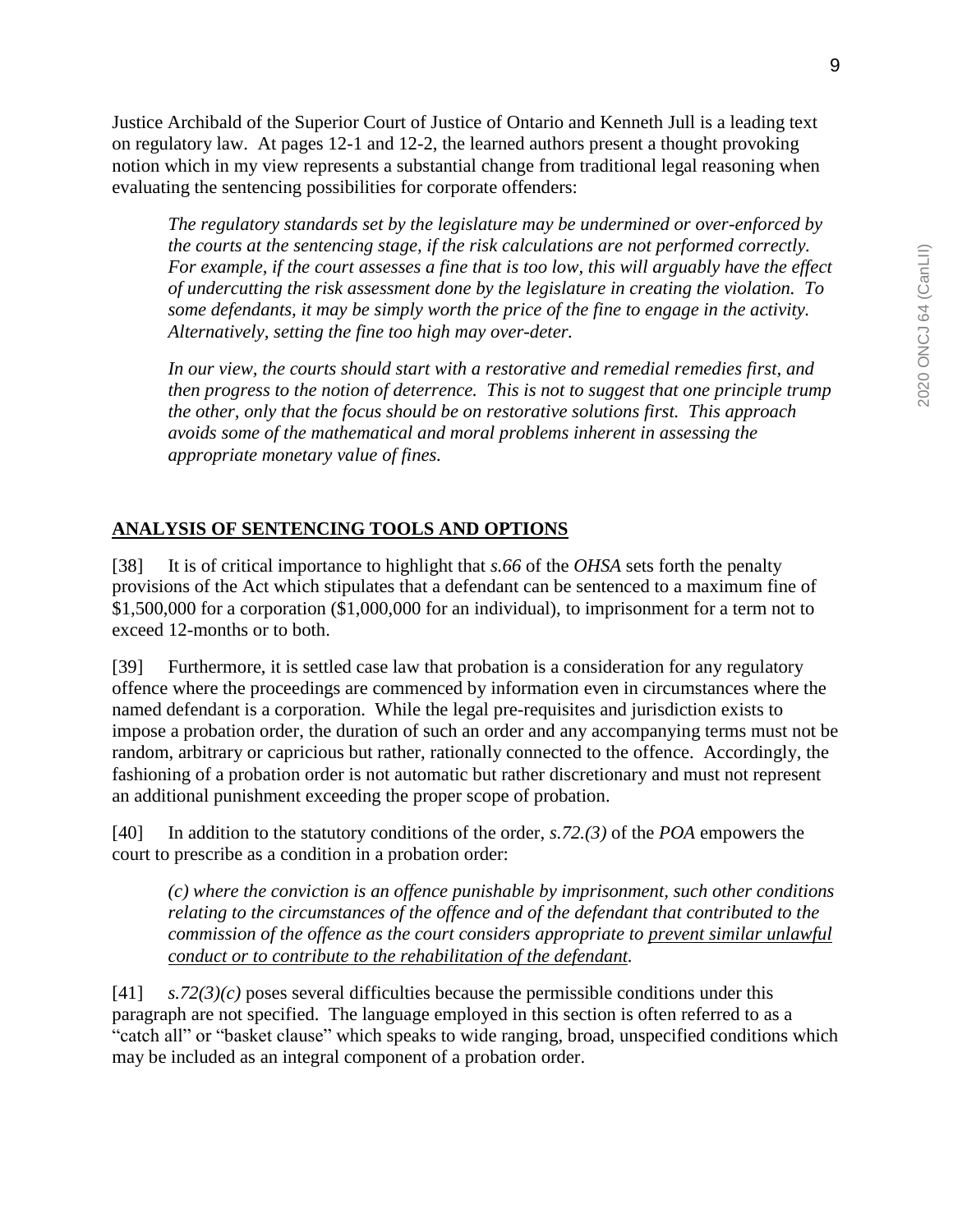[42] The dilemma and potential for error arises when a court essentially by-passes a specific sentencing provision which in the circumstances provides for either a fine, imprisonment or both and then proceeds to substitute this pre-requisite in favour of an obligation which is not codified in the offence creating statute. Using the catch all approach under the *POA* can be construed as subjugating or defeating the legislation which constrains sentencing options.

[43] *R. v. Nasogaluak, SCC 2010* although not precisely on point as the offender is an individual (not a corporation) and the charge circumstance pertains to a criminal code offence (not a regulatory matter) does speak to sentencing principles generally and provides several guiding principles for the sentencing justice to consider. The Supreme Court in the judgement preamble stated:

*No one sentencing objective trumps the others and the relative importance of any mitigating or aggravating factors will push a sentence up or down the scale of appropriate sentences for similar offences. The sentencing judges' discretion to craft a sentence which is tailored to the nature of the offence and the circumstances of the offender, while broad, is not without limits. His discretion is limited by case law, which sets down general ranges of sentences for particular offences which are to be used as guidelines in order to encourage consistency between sentencing decisions. It is also limited by statutes through the general sentencing principles and objectives enshrined in the Criminal Code and through legislated restrictions on the availability of certain sanctions for certain offences. Sentencing judges, while they can order a sentence outside the general range set by case law as long as it is in accordance with the principles and objectives of sentencing, cannot override a clear statement of legislative intent and reduce a sentence below a statutory mandated minimum, absent a declaration that the minimum sentence is unconstitutional.*

[44] This is not a closed or exclusive list and the court may consider any facts about the circumstances of the offence or the offender that impact on a principle of sentencing including but not limited to the purpose and nature of the statute, the extent of the measures the company took to avoid the wrong, the cost to avoid the wrong, and the attitude of the offender: *R. v. Mardave Construction (1990) Ltd., [1995] O.J. No. 4944 (Ont. Prov. Div.)*.

## **IS THE JOINT PENALTY SUBMISSION BINDING?**

[45] I expressed concern and serious reservation with the proposal on the basis that the exclusive use of fines to the exclusion of other available sanctions earmarked for the explicit purpose for the prevention of "*similar unlawful conduct or the rehabilitation of the offender*" as is contemplated in the *POA* may in fact run counter to the proper alignment of sentencing with the core objective of occupational health and safety legislation itself; to prevent and mitigate harm in the workplace.

[46] The most convenient approach to avoid any possibility for error and the path of least resistance obviously is to endorse the joint submission. In the totality of the circumstances however, I am not persuaded that it is just and proper to merely accede to the parties. Sentencing is not a rubber-stamping exercise and the hallmark characteristic of our justice system is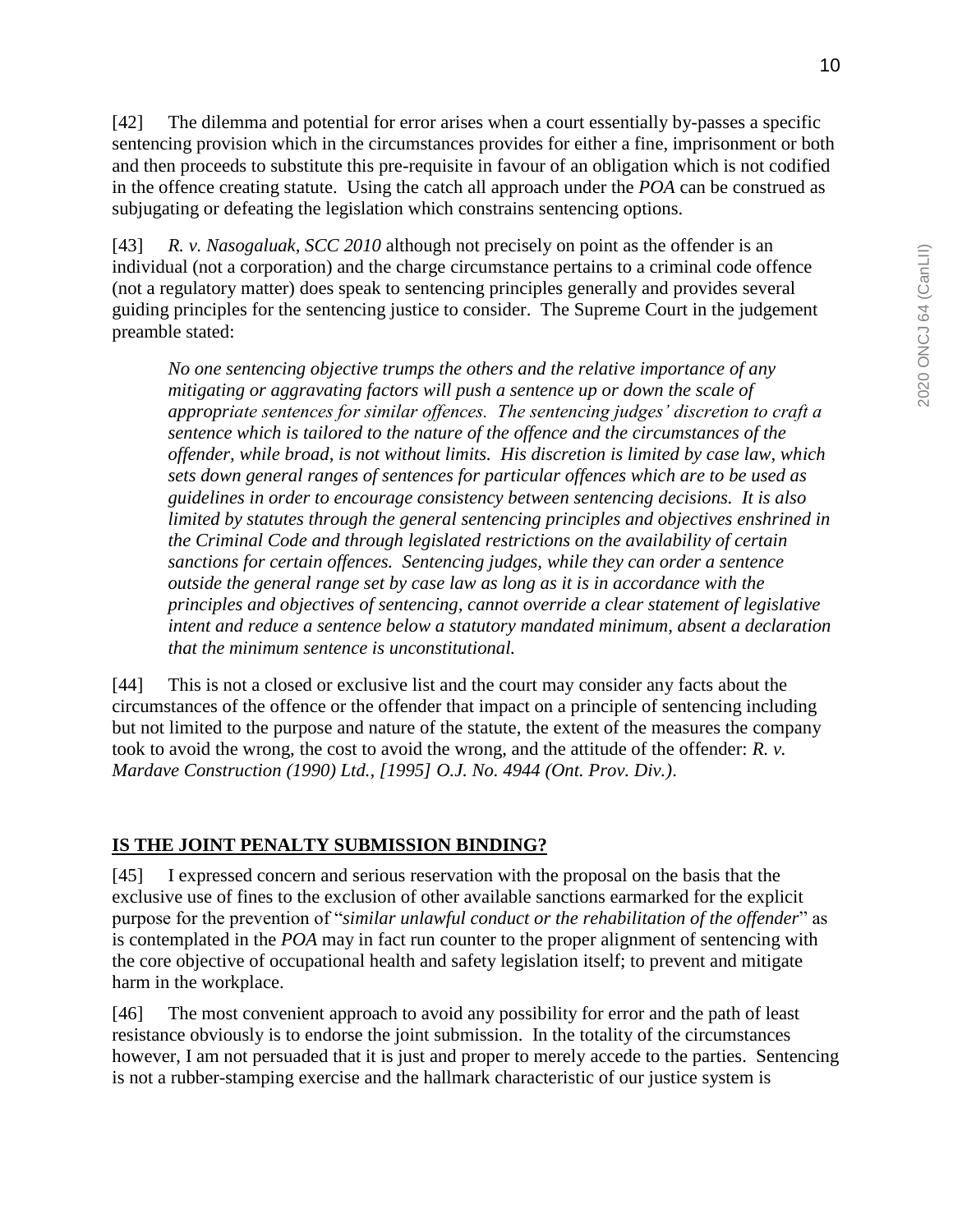predicated upon *stare decisis* when required certainly but also the notion that the law is always speaking through thoughtful and considered reasons on a case by case basis.

[47] Subsequent to my expression of concern with regard to the \$125,000 fine proposal, I provided the parties with the opportunity to make further submissions and it was the defence who in fact was receptive to receiving the court's guidance and direction on the possibility of tailoring a creative sentence alternative to minimize the risk of future harm. Accordingly, I take the position that the ensuing sentencing order does not constitute a circumstance analogous to jumping or undercutting a joint submission.

[48] I would be remiss however, if I did not make the clear distinction that a joint submission on penalty following a trial which results in convictions being registered against the defendant is not anywhere close to being on the same footing deserving of a much higher level of deference in a situation where the certainty of a resolution agreement was achieved and a guilty plea is entered. The seminal case on this issue was addressed by the *Supreme Court in R. v. Anthony-Cook, 2016 SCC 43 (CanLII); [2016] S.C.J. No. 43*. The court makes it abundantly clear at para. 58 and 59 that the justice "*may allow the accused to withdraw the guilty plea*" if it intends to depart from the joint submission. Clearly, this possibility does not exist once there has been an adjudication on the merits of the case which results in a finding of guilt.

[49] Regardless, I believe that the public interest consideration is a live issue here and find that a reasonable and informed member of the community aware of all the relevant circumstances including the applicable legislative provisions would be shocked that other available sentencing options were completely ignored and excluded on the basis of a Crown preference, procedural bias and historical precedence which although highly relevant does not rule out other sentencing possibilities. Absent a clear, compelling and logical explanation why the *status quo* should prevail, I am not persuaded that the imposition of a standalone \$125,000 fine maintains public confidence in the administration of justice. No amount of fine can reverse the tragic consequences of the offence obviously but the regulatory process by its very nature is designed to prevent harm which suggests that sentencing a corporate offender must be authentically commensurate to the fundamental purpose of the statute itself to the extent permitted by law.

## **INNOVATIVE SENTENCING METHODS FOR CORPORATIONS IS DESIRABLE**

[50] In a sentence appeal decision from the Court of Queen's Bench of Alberta, Justice Watson in *R. v. General Scrap Iron & Metals Ltd., 2003 ABOB 22, plants the seed of corporate* probation and seeks to rationalize *Cotton Felts* in a modern day light by quoting an earlier decision in *R. v. Panarctic Oils Ltd. (1983), 43 A.R. 199, 12 C.E.L.R. 78 (NWTTC) at paras.39 and 46*:

*…corporations should be viewed "as something more than a person with money in terms of sentencing" so that "innovative methods of sanctioning corporations" are desirable.* 

*Fact-sensitive sentencing for corporations also seems to be necessary for other leading principles of sentence. In Panarctic Oils, the Trial Judge also associated the foregoing topics with rehabilitation and reformation as principles of sentence, when he said:*

*[34] Reformation and rehabilitation of a defendant must remain an element for the Court's consideration, even where the defendant is a corporation. Indeed, I*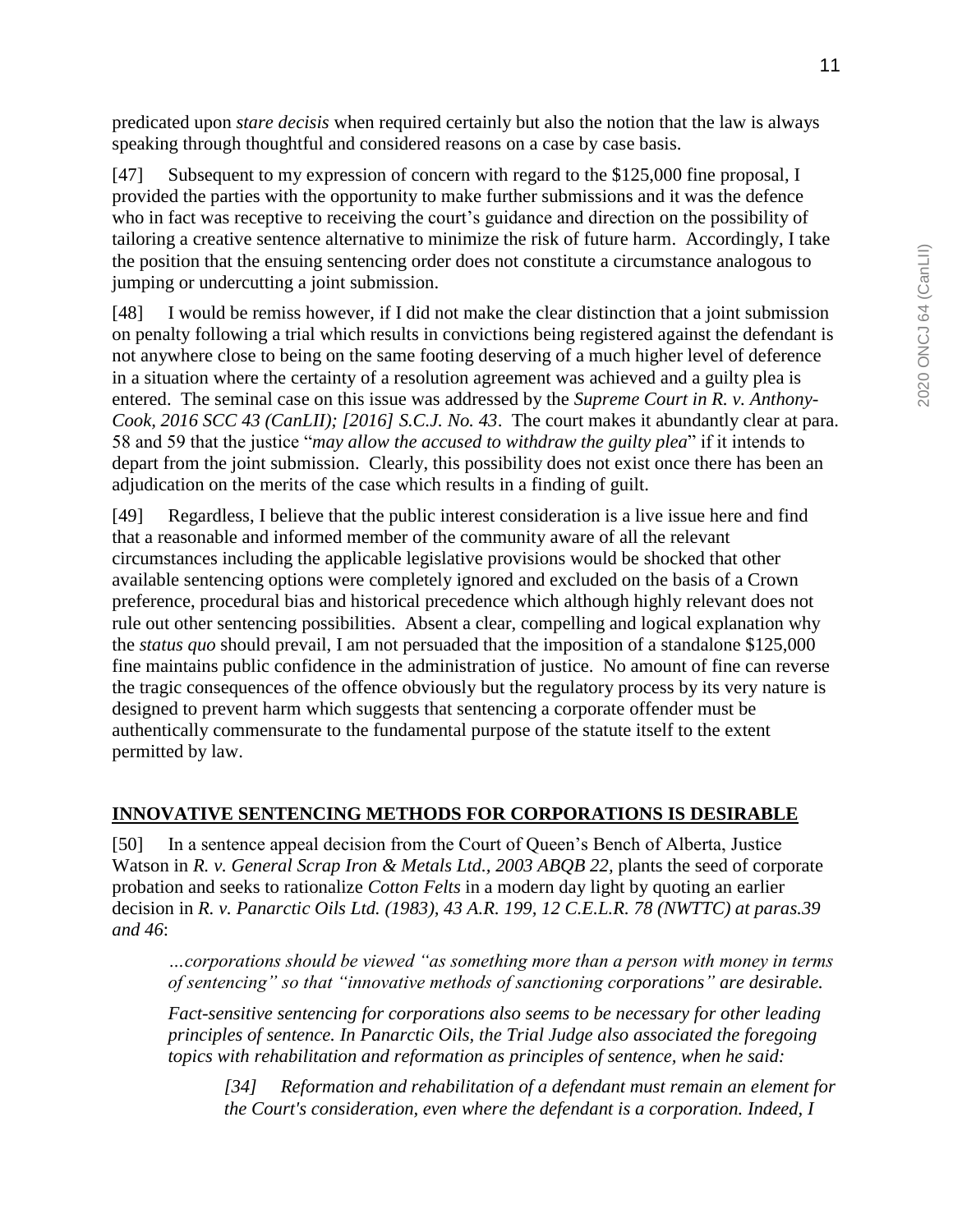*believe this may be an area where it is most fruitful and most fertile for the concept of rehabilitation to be explored … A fine may deter, but it can also be passed on to others and leave the corporation unaffected. If true rehabilitation can be effected, then I believe society has ultimate protection--society will benefit, and the corporation will benefit. It would appear to me quite evident that this Corporate defendant is in a sense a candidate for rehabilitative measures because it is a corporation, it is a rational being, and reason will presumably work. It needs to re-establish itself and to wipe away the blemish …*

[51] Creative sentencing options have been advanced by several leading authorities on the subject and with limited frequency some of these concepts have begun to form part of our common law jurisprudence. *Profiting From Risk Management and Compliance, supra*, at page 12:50:60.20 advocates for the use of embedded auditors as a condition of probation intended to meet the objective of rehabilitating a corporate offender:

*The proposal would be superior to the imposition of fines in several respects. First, at present, fines go into the general revenue funds. There is no guarantee that a government will allocate these funds towards the increased enforcement in a particular area, whether it be securities, occupational health or the environment. Second, corporations would obviously abhor the prospect of the loss of privacy by being forced to have a State auditor on their premises. The presence of a State auditor would be the equivalent of a form of house arrest now used in the criminal justice system as part of a conditional sentence. Corporations might even challenge this order as constituting a violation of rights, but this challenge would likely fail. Our proposal would have a collateral benefit as a significant specific deterrent and as a general deterrent to other corporations.*

[52] Justice of the Peace Cuthbertson in a recent decision, *Ontario (Ministry of Labour) v. Lafarge Canada Inc., 2019 ONCJ 748* challenges the "*fine-fits-all"* approach and advocates for a major shift in the application of *OHSA* sentencing for cases involving critical injuries or fatalities by examining the use of an embedded auditor to increase deterrence. At paras. 72-75:

*This is a concept which is available in the Criminal Code of Canada (see s. s. 732.1(3.1)(b). In R v. Maple Lodge Farms, [2014] O.J. No. 2085, Justice Kastner ordered (see para 18 of the Probation Order in Appendix "C" of Maple Lodge Farms) an independent expert (an embedded auditor by another name) "to oversee and report to the Court in relation to both expenditures and compliance with this Probation Order…".* 

*The embedded auditor concept has not yet expressly been set out in the Provincial Offences Act (POA). However, it has been ordered under s. 72 (3)(c) of the probation provisions of the POA in R. v. Quantex Technologies Inc, [2018] O.J. No. 4259; 2018 ONCL 546, a previous decision of mine.*

*In crafting the probation order for an embedded auditor in Quantex, I recognized (with the agreement of counsel) that Ministry of Labour inspectors are not available to be seconded to corporations as State embedded auditors. Instead, the order designated a professional in private practice with the appropriate credentials, as the auditor. In addition, the sentence imposed did not eliminate the fine in lieu of the embedded auditor. Rather the cost to the corporation of the embedded auditor was in addition to a fine. In my view, this added to specific and general deterrence.*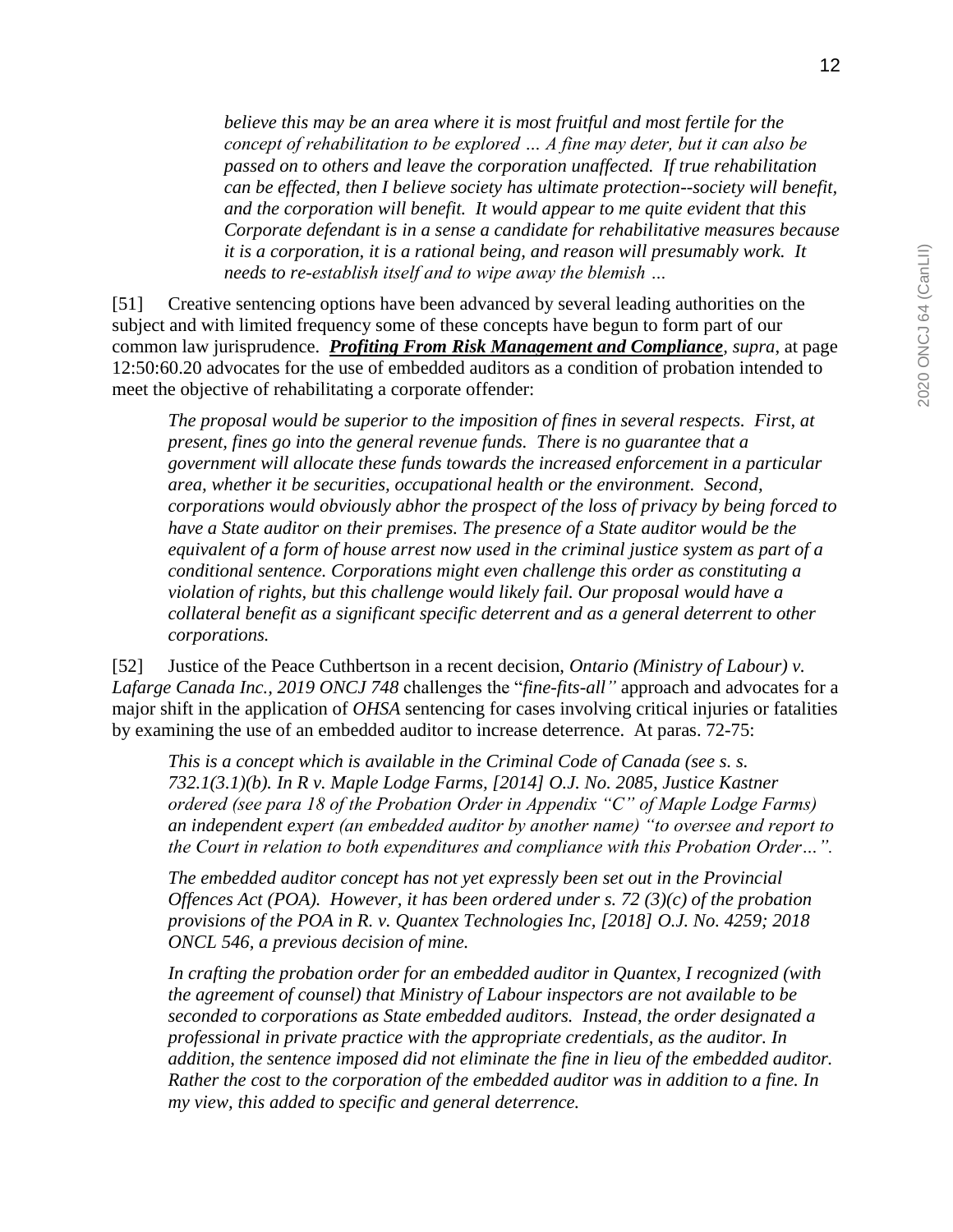*Worth reading on the concept of an embedded auditor within the realm of the POA is His Honour Rick Libman's (Ontario Court of Justice) 2018 paper titled "No Body to Punish, No Soul to Condemn": Recent Developments in the Sentencing of Corporations under the Provincial Offences Act of Ontario (Humber Journal 2018): RegQuest, October 2018.* 

[53] I do not find that the deployment of an embedded auditor is appropriate in the case at bar. Prior to this tragic occurrence, Vixman has never been charged with or convicted of a criminal or regulatory offence. The Crown did not lead any evidence of prior infractions for poor training or supervision of its employees. By all accounts Vixman has an exemplary safety record. The *Lafarge* prosecution previously mentioned can be readily distinguished from the case at bar based on the absence of aggravating factors which in *Lafarge* consisted of multiple prior fatalities and critical injuries.

[54] The genesis for the imposition of creative sentencing measures in regulatory offences in Ontario can be traced back to *R. v. Bata Industries Ltd., supra,* which was upheld by the *Ontario Court of Appeal, OCA R. v. Bata Industries Ltd. [1995] O.J. No. 2691*. The decision of Justice Cosgrove in *Bata,* a prosecution under the *Ontario Water Resources Act,* to impose a probation order against the corporation was endorsed by the court and reaffirmed the principle that an additional term can be included as part of the order provided that it does not represent an additional punishment and that the condition does not offend the statutory criteria "to prevent similar unlawful conduct or to contribute to the rehabilitation of the defendant". The *OCA* struck down the indemnification condition of that order on the basis that it represented an additional punishment or collateral purpose exceeding the proper scope of a probation order but the condition that Bata pay \$30,000 (reduced on appeal from \$60,000) to the local Waste Management Board, which funded a program known as "*Toxic Taxi*" that was used to collect materials from member municipalities remained.

[55] In another decision *R. v. Van-Rob Stampings Inc., 1996 CarswellOnt 2475 (Prov. Div.)*  cited in the Case Law addendum under *s.72* of the *POA*:

*It may entirely appropriate for a corporate accused to be placed on probation in addition (or as an alternative) to being fined. Applying R. v. Bata Industries Ltd., supra, the court designated terms of probation which would require the defendant to publicize within the metal forming industry what had gone wrong in this case and what short – and long-term steps the company had taken or would be taking to ensure that such a tragedy would not be repeated.*

[56] In *Woods v. Ontario (Ministry of Natural Resources), [2007] O.J. No. 1208 (S.C.J.)*, a probation order with a term that the defendant pay \$50,000 toward a forest maintenance and restoration is a reasonable, even laudable, remedy for harm done as a result of the cutting of Crown forest.

## **SHOULD A PROBATION ORDER WITH CONDITIONS BE IMPOSED?**

[57] Despite the existence of sentencing alternatives to fines alone in occupational health and safety act prosecutions in other jurisdictions namely, the Provinces of Alberta and Nova Scotia, there are clear limitations to a court's sentencing discretion in Ontario. *s.72.(3)(a)* of the *POA* precludes compensation or restitution that is not authorized by any Act and there is no specific statutory reference which makes compensation or restitution a potential sentencing possibility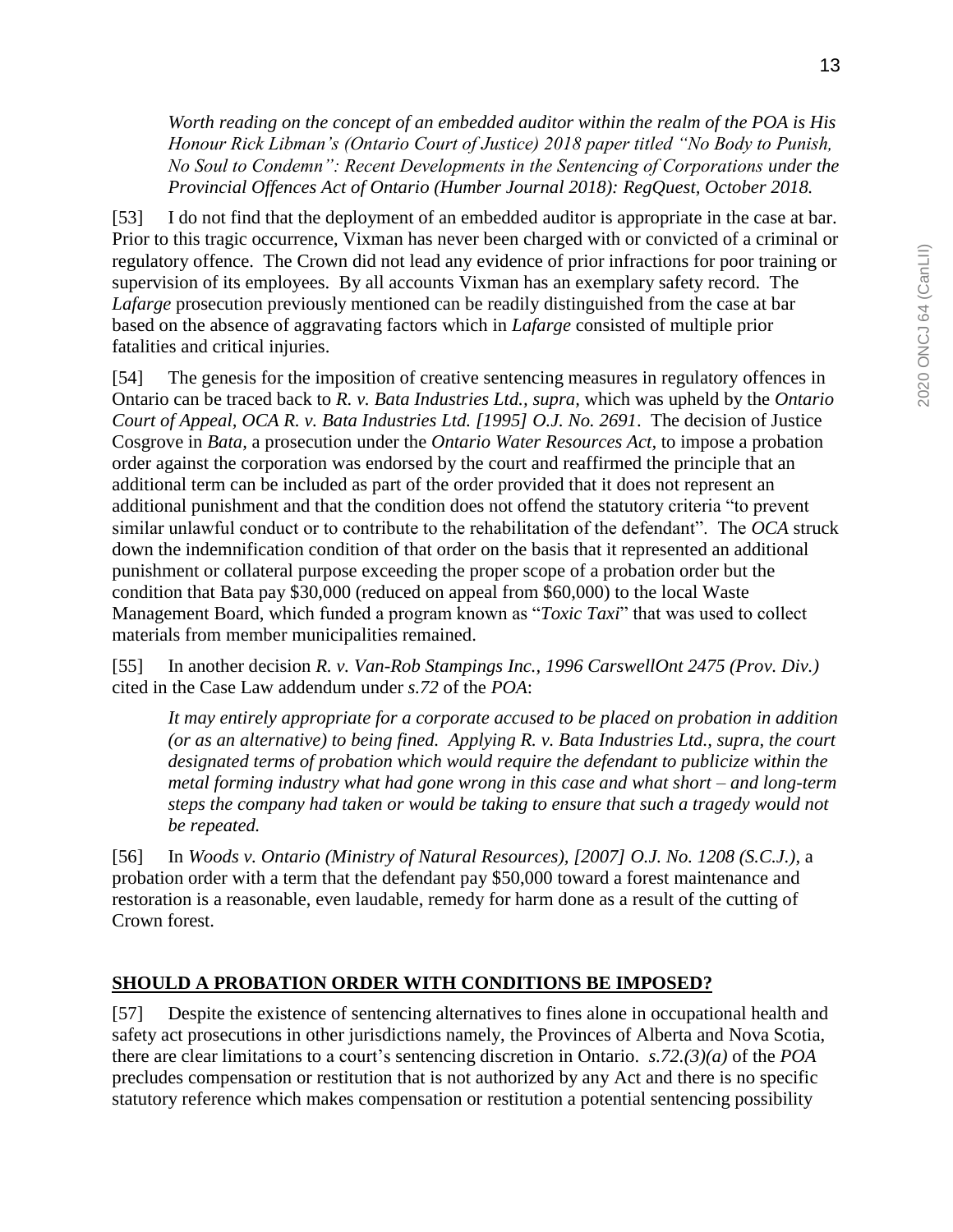under the *OHSA*. Seemingly, it stands to reason that a court of civil jurisdiction is better equipped to apportion fault for the economic loss sustained by a member of society as a consequence of a negligent act or omission committed by an at-fault party as well as assess and

[58] I would have preferred to be in a position to consider the option for instance to divert a portion of the amount of penalty ordinarily payable as a fine be directed in the form of a charitable donation in memory of Mr. Maguire for a specific purpose or program earmarked to improve safety at construction sites. Such a provision is specifically contemplated in the *Occupational Health and Safety Act of the Province of Alberta under Part 10, Offences and Penalties* which reads as follows:

ultimately determine the quantum of compensation owing and/or restitution amounts.

#### *Additional powers of court to make directions*

*75(1) Where a person is convicted of an offence against this Act, the regulations or the OHS code, in addition or as an alternative to taking any other action provided for in this Act, the court may, having regard to the nature of the offence and the circumstances surrounding its commission, make an order directing the person*

*(a) to pay, in the manner and the amount prescribed by the court, a sum of money to a party named by the court to be the recipient of such funds, for any of the following purposes:*

*(i) training or educational programs regarding the health and safety of workers;*

*(ii) research programs into the diagnostic, preventative or remedial aspects of worker health and safety;*

*(iii) any worker health and safety initiative by a non-profit organization;*

*(iv) the establishment and maintenance of scholarships for educational institutions offering studies in occupational health and safety and related disciplines;*

*(v) any other purpose that furthers the goal of achieving healthy and safe work sites, or*

#### *(b) to take any other action the court considers proper.*

[59] I believe that the workers in the Province of Ontario would derive enhanced protections from workplace hazards if our elected officials carefully evaluated these sentencing provisions and considered their viability in Ontario's occupational health and safety legislation thereby giving effect to the idea that:

*Corporations should be viewed as something more than a person with money so innovative methods of sanctioning corporations are desirable. Law Reform Commission of Canada, Working Paper, Criminal Responsibility for Group Action, 1976* 

[60] While I recognize that Ontario's *OHSA* directs that a fine, imprisonment or both be imposed upon a conviction and that the ranking of legislation prescribes that the determination of paramountcy commences in the first instance from the federal to provincial and flows from the specific to the general and from the most recent to the oldest, I find that that *s.72* of the *POA* is highly relevant and deserving of some degree of prominence in the mix of sentencing alternatives.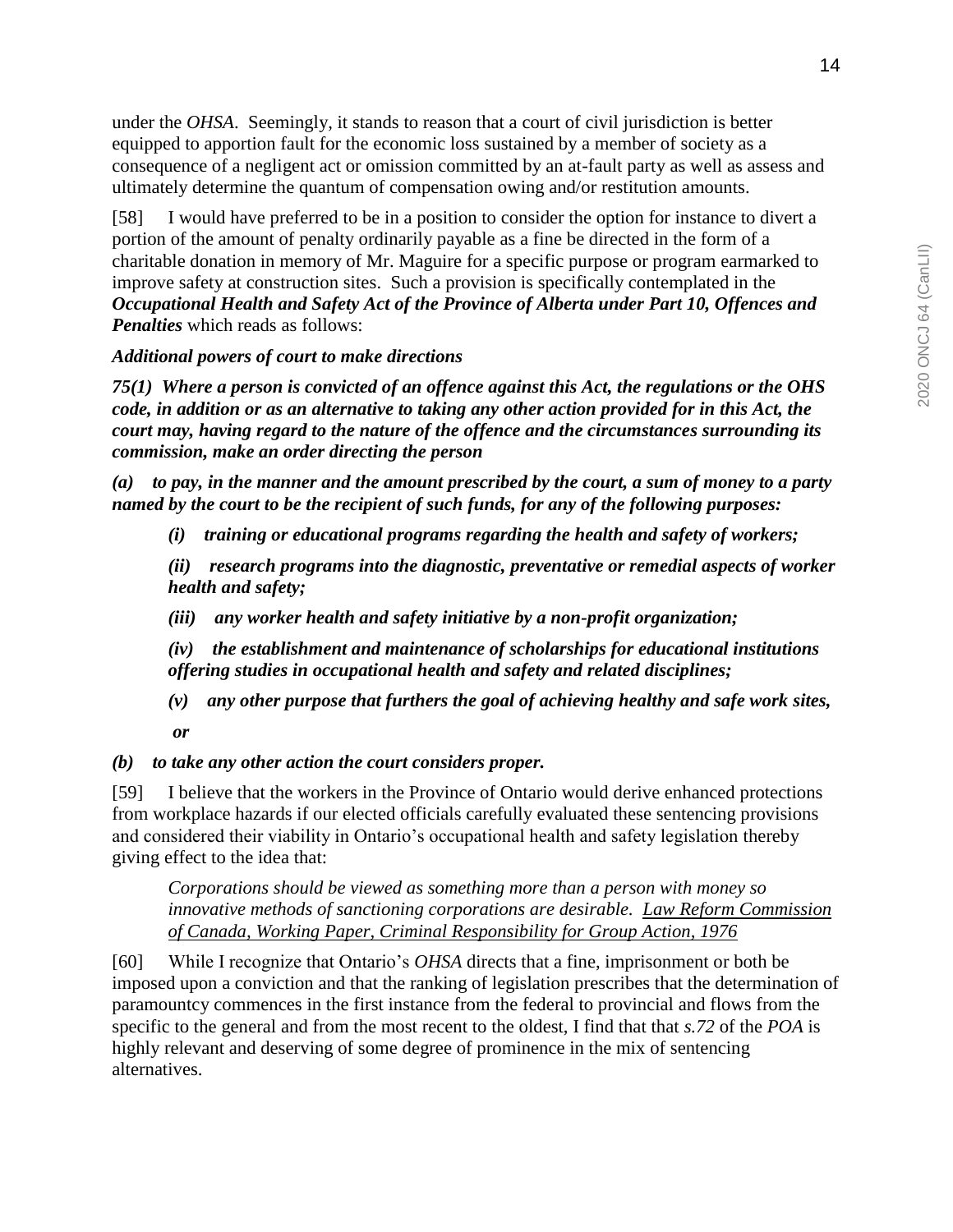[61] The judiciary has a role to play to prevent and mitigate harm and it is of vital social importance to ensure that workers who are exposed to high risk working environments such as those found within the construction industry receive the necessary protection to be in a position to safely return home to their loved ones and families at the end of their shifts. The value of constant training, education and research particularly as these considerations relate to examining the causal factors of a serious workplace accident must be at the forefront of any initiative intended to alleviate risk. I find that the mitigation of risk through court imposed conditions earmarked to prevent similar unlawful conduct and contribute to the rehabilitation of the defendant is not mutually exclusive to the principle of deterrence.

## **CONCLUSION**

[62] I carefully read and considered the victim impact statements submitted by Mr. Maguire's family members and I was profoundly touched by these heartfelt expressions of emotion. I extend my sincerest condolences to Connor, Mae, Christine, Tim, Michael, Heather and Kym and acknowledge the painful loss that you have suffered as result of Dean's passing in a tragic workplace accident. I want you to know that despite the emphasis in favour on monetary penalties which has been the preferred practice grounded in common law jurisprudence when sentencing corporate offenders for violations under the *OHSA*, Dean's value can never be adequately measured in terms of money. He was a father, a brother, a husband, a partner, uncle and a friend and although his untimely passing has left a considerable void, the precious memories that you shared are priceless. I hope these memories will bring you a measure of comfort as you continue to rebuild your lives.

[63] In view of the totality of the circumstances, I feel compelled to render a decision which deviates from the conventional deterrence and fine paradigm. It is my sincere belief that this approach strikes a more appropriate balance for the benefit of all stakeholders which not only adheres to the sentencing principles established in *Cotton Felts* but also furthers the interests of justice through the implementation of a creative sentencing alternative intended to prevent future harm and contribute to the rehabilitation of the defendant while honouring Mr. Maguire's life. **Dean's life mattered and the loss of a human life should not be measured solely in terms of financial currency.**

[64] In addition to fining Vixman Construction Limited \$125,000 to be apportioned equally between Count 1 and Count 2 (\$62,500 respectively) and supplemented by the mandatory 25% Victim Fine Surcharge with up to 6 months to pay from today's date, Vixman shall be bound by a probation order for a term of 18-months subject to the following statutory conditions:

*The defendant shall not commit the same or any related or similar offence, or any offence under a statute of Canada or Ontario or any other Province of Canada that is punishable by imprisonment;*

*The defendant shall appear before the court as and when required; and*

*The defendant shall notify the court of any change in the defendant's address.* 

[65] Pursuant to *s.72.(3)(c) and (d) of the Provincial Offences Act*, the court will impose the following conditions relating to the circumstances of the offence and of the defendant that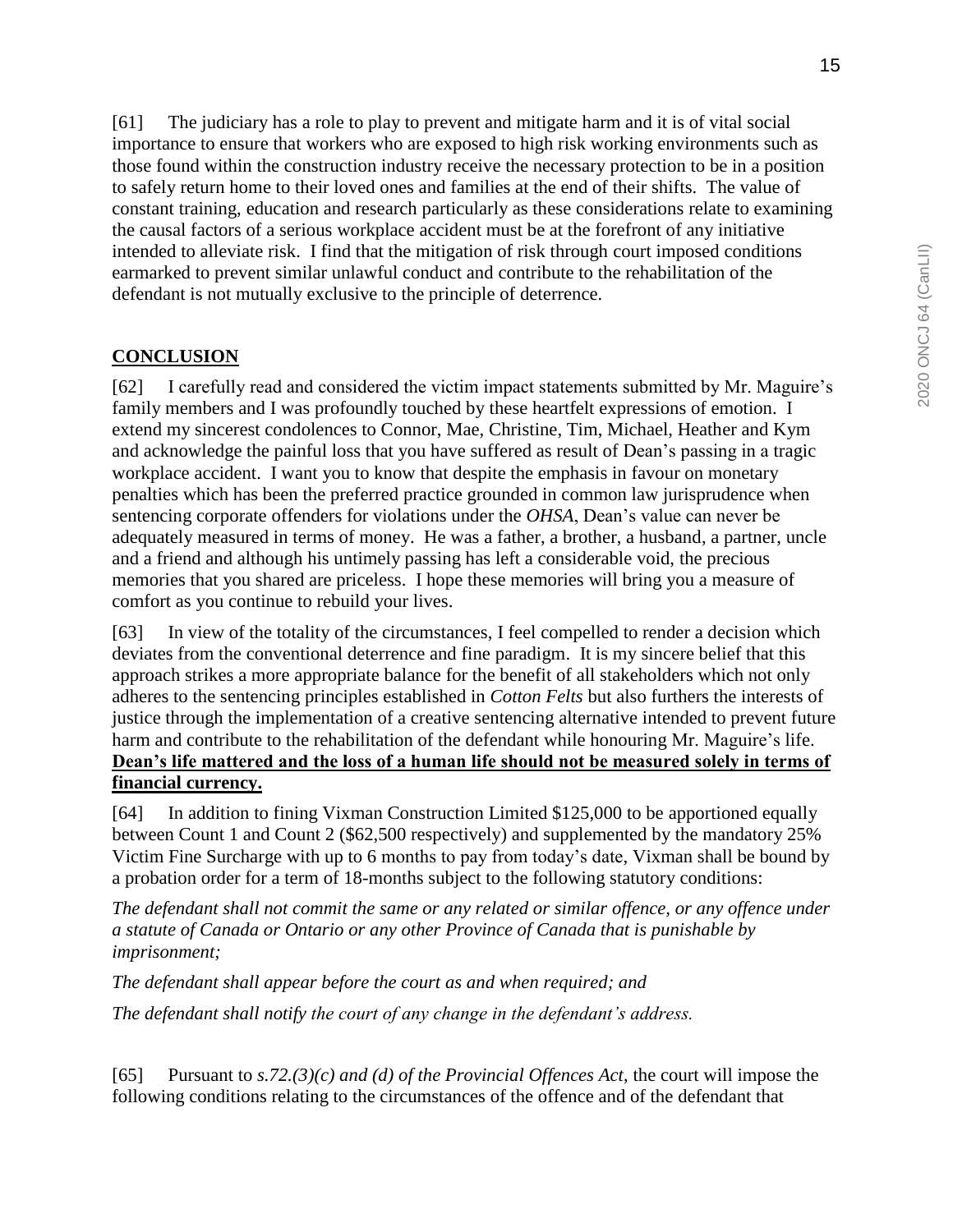contributed to the commission of the offence, to prevent similar unlawful conduct and to contribute to the rehabilitation of the defendant with a reporting obligation to a responsible person designated by the court for the purpose of implementing the conditions of the probation order:

1. Within 14-days from the date of this order, The President of Vixman Construction Limited or designate shall report to the Ontario Court of Justice Metro West Courthouse located at 2201 Finch Ave. West in Toronto, Ontario for an initial intake appointment with a probation officer and cause a copy of this order to be presented.

2. Following this initial reporting obligation, the President or designate shall report to probation at all times and places as directed by the probation officer or any person authorized by a probation officer to assist with compliance of this order.

3. Vixman's reporting obligations will end when all conditions of this order have been fulfilled in their entirety with proof of compliance to the satisfaction of the probation officer or designate.

4. Within 30 days from the date of this order, Vixman shall contact the editor of *Infrastructure Health and Safety Association (IHSA.ca), Health and Safety Magazine* and inform the editor that the court has ordered Vixman to publicly acknowledge the offence in an article to be featured in the *IHSA.ca Magazine* with specific emphasis on the development of an enhanced fall protection safety talk *("tool box talk"*) and pre-safety inspection worksheets *("PSI"*) necessitating that fall height calculations and the precise technique required to safely anchor at foot level be duly recorded on PSI worksheets prior to the commencement of work. Further, the lessons learned from the workplace accident and the remedial actions taken by Vixman to prevent future harm shall be incorporated in the article.

The article will be dedicated to the memory of William Dean Maguire and it is the court's expectation given the importance of safety in the workplace and the benefits of sharing this information with all industry partners that Vixman tender a final submission to the editor or designate no later than May 1, 2020.

5. A copy of this article and public acknowledgement with the revamped safety talk and PSI worksheet shall also be shared with the Ministry of Labour, care of Mr. Mathew Neundorf or designate for dissemination on the Ministry of Labour, *Training and Skills Development Website* as deemed necessary and/or appropriate by the Ministry.

6. Within 6-months from the date of this order, Vixman shall cause a video to be produced to be used in the training and education of workers in fall arrest procedures and best practices which may be featured on the Ministry of Labour, *Training and Skills Development Website* and/or incorporated in any fall arrest protection courses or programs of study endorsed by the Ministry of Labour or the *Infrastructure Health and Safety Association (IHSA)*.

The video will be dedicated to the memory of William Dean Maguire and as a minimum will incorporate the following integral components:

- (i) identify the project with specific focus on the low, narrow and irregular features of the structure with leading edge gaps present in multiple areas and in multiple directions;
- (ii) isolate what went wrong leading up to the fall;